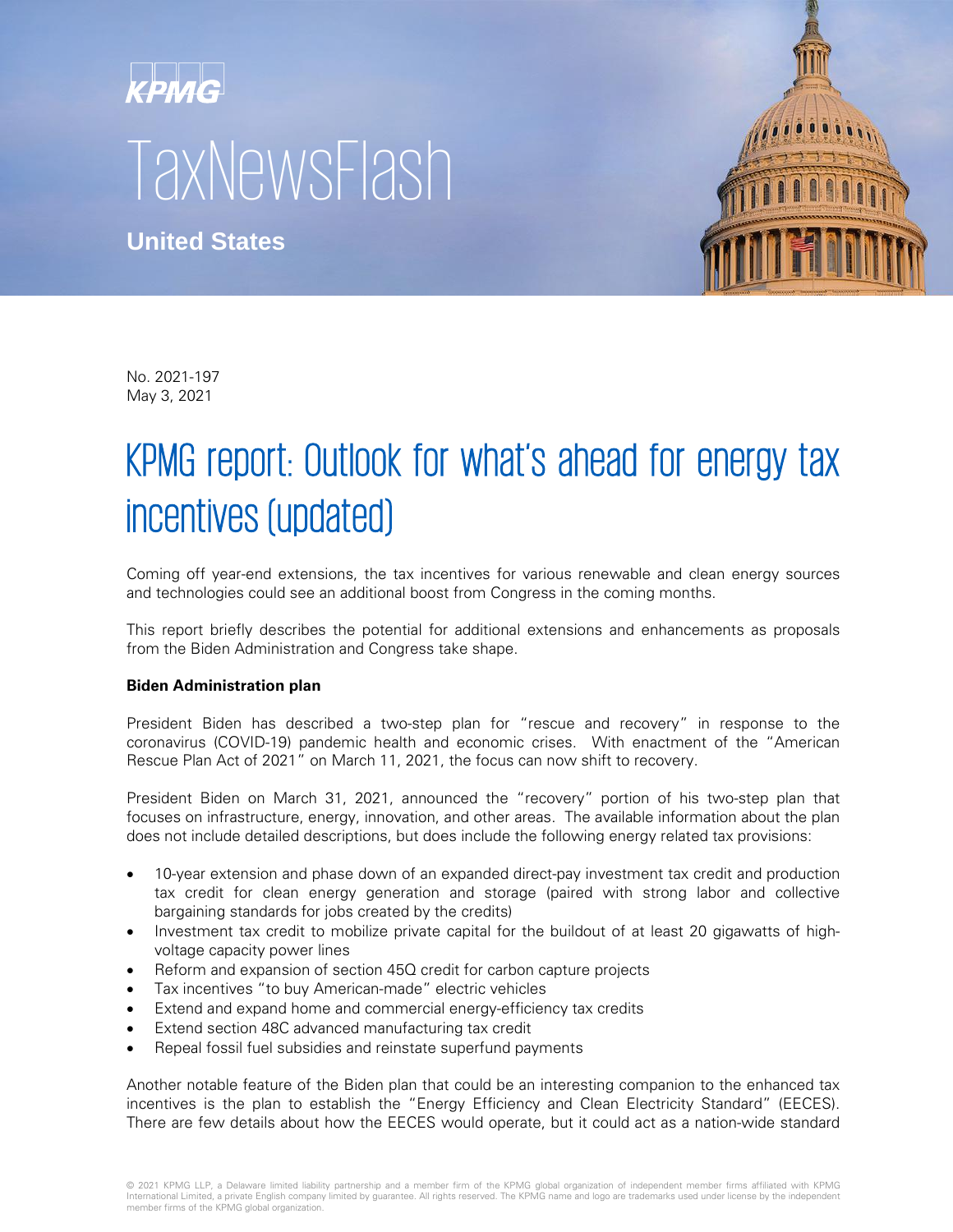requiring utilities to source electricity from specified cleaner resources, similar to renewable portfolio standards currently enacted in several states.

Additional details of the Biden plan are still taking shape but for an indication of how many of these provisions may work it is useful to look to recently introduced legislative proposals. Comprehensive extensions, enhancements, and reforms to the energy tax incentives have recently been proposed in the both the House of Representatives and the Senate.

# **The GREEN Act**

In February 2021, Representative Mike Thompson, (D-CA), a member of the U.S. House of Representatives Committee on Ways and Means reintroduced the "Growing Renewable Energy and Efficiency Now" (GREEN) Act. The Biden plan's proposals related to energy seem to track the GREEN Act in many ways, which may make the GREEN Act a good early indicator of how the Biden plan will translate into legislative language.

# • **ITC and PTC**

The GREEN Act would reinstate and extend the solar investment tax credit (ITC) at 30% for projects that begin construction before 2026, then phase down to 26% for projects that begin construction in 2026, 22% for projects that begin construction in 2027 and 10% thereafter.

For wind, the GREEN Act would extend the current 60% production tax credit (PTC) for wind facilities that begin construction before 2027.

The GREEN Act would extend the ITC and PTC for other eligible technologies and expand the ITC to include energy storage technology and linear generators.

#### • **Direct pay**

A significant feature of the GREEN Act is its inclusion of a "direct pay" provision allowing taxpayers to elect to treat 85% of the ITC and PTC as a payment of tax, entitling them to a refund to the extent the payment exceeds available tax liability. The direct pay provision would apply to projects placed in service after the date of enactment.

#### • **Electric vehicles**

The GREEN Act also includes proposals related to electric vehicles, which is another priority area for the Biden Administration. The proposal would extend and expand the existing electric vehicle credit, specifically by increasing the phase-out threshold and permitting used and large vehicles to be eligible for the credit. The GREEN Act would also allow manufacturers that have already passed the existing 200,000 vehicle threshold to continue to benefit from the credit.

#### • **Other notable provisions**

- o Extension of the section 45Q credit for carbon oxide sequestration facilities that begin construction before the end of 2026 and provide an 85% direct-payment option
- o Extension and modification of residential energy and energy efficiency incentives
- o Additional allocation of section 48C advanced manufacturing credit, with prevailing wage requirement
- o Extension of excise tax credit for alternative fuels
- o Extension of availability of publicly traded partnerships for renewable energy projects

#### **Senate Finance Chairman Wyden's proposals**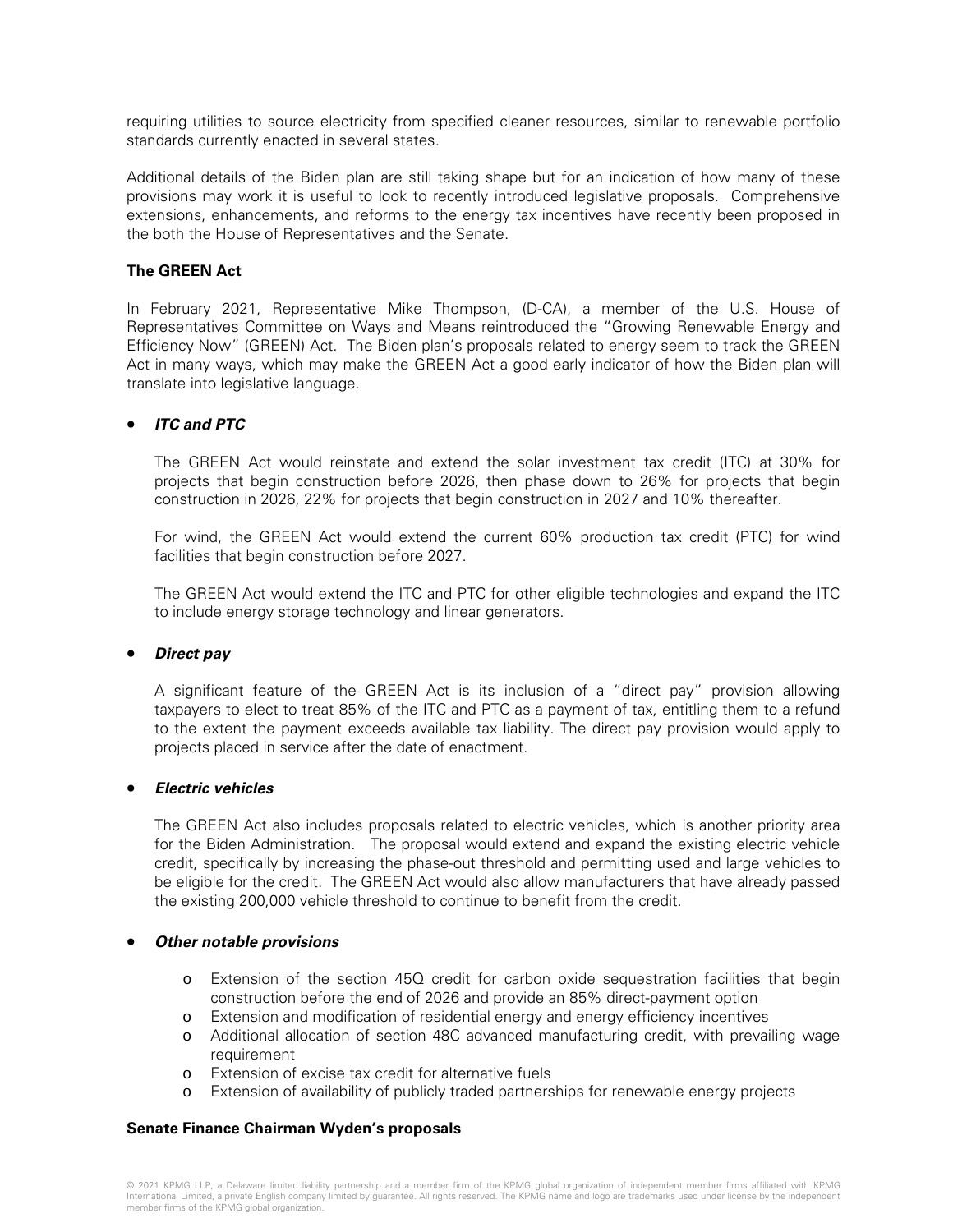Senate Finance Committee Chairman Ron Wyden (R-OR) on April 21, 2021 introduced a bill—the "Clean Energy for America Act''—that would aim to create a simpler set of long-term, performancebased energy tax incentives with the goals of being technology-neutral and to promote clean energy in the United States.

# • **ITC and PTC**

The bill would replace the current renewable energy tax incentives with a new clean electricity PTC and ITC. The bill would allow taxpayers to choose between a 30% ITC or a PTC equal to 2.5 cents per kilowatt hour. The credits would apply to facilities with zero or net negative carbon emissions placed in service after December 31, 2022. The Wyden bill would also extend current tax credit provisions through December 31, 2022.

The credits are set to phase out when certain emission targets are achieved, specifically when the Environmental Protection Agency and the Department of Energy certify that the electric power sector emits 75 percent less carbon than 2021 levels.

Qualifying transmission grid improvements also would be eligible for the 30% ITC including standalone energy storage property. Storage technologies eligible for the ITC would not be required to be co-located with power plants and include any technologies that can receive, store and provide electricity or energy for conversion to electricity. Transmission property would include transmission lines of 275 kilovolts (kv) or higher, plus any necessary ancillary equipment. Regulated utilities would have the option to opt-out of tax normalization requirements for purposes of the grid improvement credit. The bill does not, however, include a similar opt-out of the tax normalization provisions for ITC for other types of qualifying facilities.

Under the bill, investments qualifying for the clean emission investment credit, grid credit or energy storage property credit that are located in qualifying low-income areas would qualify for higher credit rates.

#### • **Carbon capture**

The section 45Q tax credit would be extended until the power and industrial sectors meet certain emissions goals; however, the bill would make some significant modifications to the credit, in particular, enhanced oil and natural gas recovery projects would no longer qualify for the credit.

In addition, the credit amounts for direct air capture facilities would be significantly enhanced, and the bill would also modify the minimum capture thresholds. Under the proposed modified thresholds, in order to qualify for the section 45Q tax credit, electric generating facilities would be required to capture at least 75% of the CO2 that otherwise would be released into the atmosphere and industrial facilities would be required to capture at least 50% of the CO2 which would otherwise be released into the atmosphere. These changes would be effective for projects on which construction begins after December 31, 2021.

#### • **Direct pay**

The Wyden bill would provide taxpayers with the option of treating the ITC, PTC, and section 45Q credit as payments of tax; those wishing to avail themselves of this election would have to inform the Treasury Department **before** the facility to which the election relates begins construction. Unlike the GREEN Act, the Wyden bill would not impose a 15% haircut on the amount of the direct pay amount. Also, note that in the Wyden bill, the direct pay election and resulting refund would be allowed at the partnership level. Finally, the new ITC and PTC created by the bill, including the direct pay feature, would be effective for projects that are placed in service after December 31,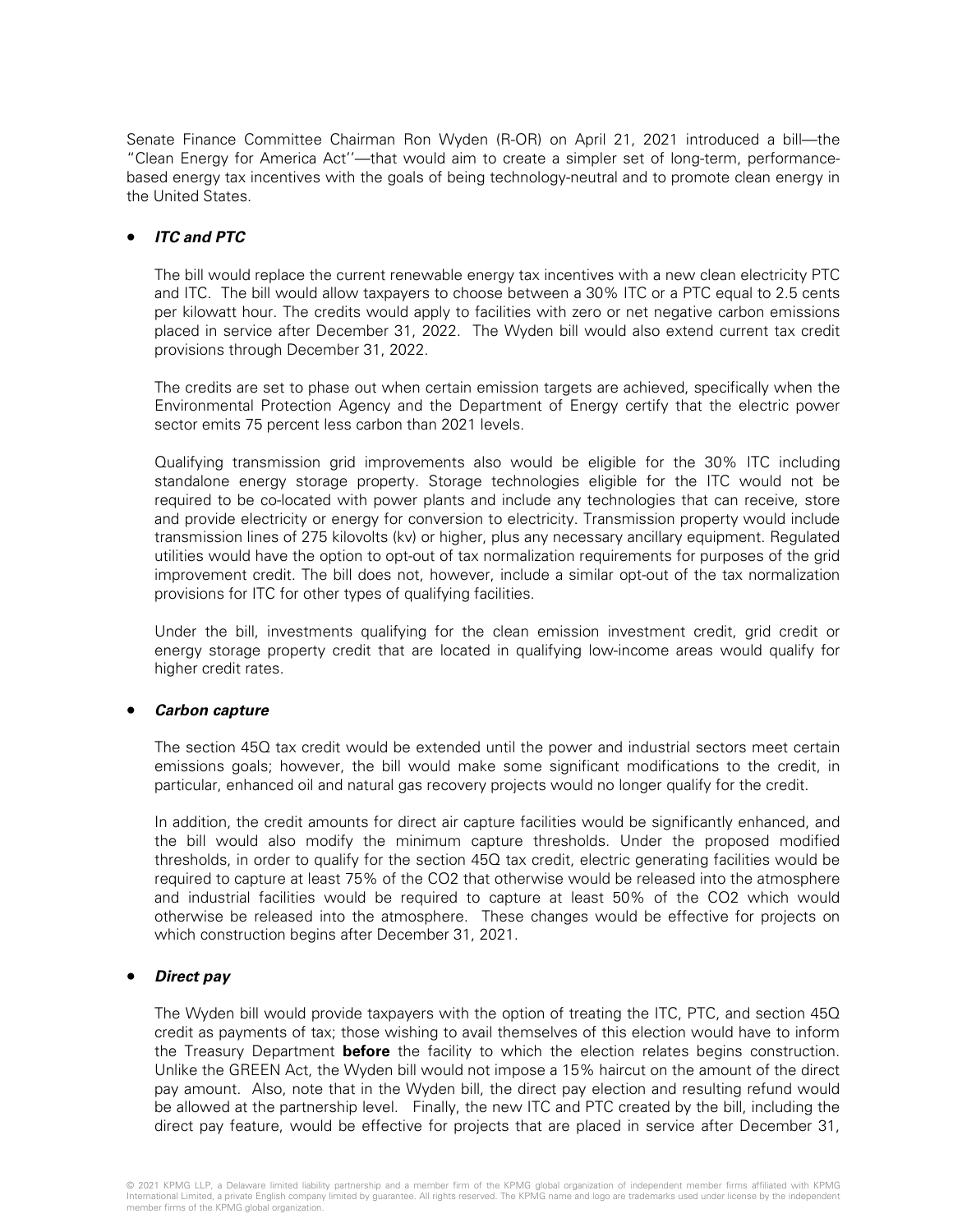2022. For section 45Q, the direct pay provision would apply to projects that begin construction after December 31, 2021.

#### • **Electric vehicles**

The Wyden bill would modify and enhance the incentives available for electric vehicles. Specifically, the bill would repeal the per-manufacturer vehicle cap and make the credit refundable for individuals. Commercial operators would be able to claim non-refundable credit worth 30% of the purchase of an electric vehicle. The credits would phase out when the electric vehicles represent more than 50% of annual vehicle sales.

# • **Other notable provisions**

- o Taxpayers receiving credits to pay wages at not less than local prevailing rates and use registered apprenticeship programs
- o PTC for production of clean fuels
- o Incentives for energy efficient homes and commercial buildings and for clean transportation technologies
- o Tax credit bonds for facilities producing clean electricity or clean transportation fuels
- o Repeal of certain incentives for fossil fuels, including immediate expensing for intangible drilling costs, percentage depletion, deductions for tertiary injectants and credits for enhanced oil recovery, coal gasification and advanced coal projects; also repeal of the special treatment of fossil fuels under the publicly traded partnership rules

#### **Table comparing various provisions**

|              | <b>Biden Plan</b>                                                                                          | <b>GREEN Act</b>                                                                                                                                            | <b>Wyden Plan</b>                                                                                                                                                                        |
|--------------|------------------------------------------------------------------------------------------------------------|-------------------------------------------------------------------------------------------------------------------------------------------------------------|------------------------------------------------------------------------------------------------------------------------------------------------------------------------------------------|
| <b>ITC</b>   | 10 yr extension and<br>phase down; no<br>info on credit<br>amount; direct pay<br>but no additional<br>info | Generally provides 30% ITC<br>if construction begins<br>before 2026, then phases<br>down to 10% for<br>construction beginning<br>after 2027; 85% direct pay | Any technology can qualify for<br>ITC the credits as long as<br>emissions at or below zero;<br>30% credit rate; 100% direct<br>pay; credits will phase out<br>based on emissions targets |
| PTC          | 10 yr extension and<br>phase down; no<br>info on credit<br>amount; direct pay<br>but no additional<br>info | Generally extends PTC for<br>projects beginning<br>construction before 2026;<br>credit rate at 60% of<br>statutory rate; 85% direct<br>pay                  | Any technology can qualify for<br>PTC the credits as long as<br>emissions at or below zero;<br>30% credit rate; 100% direct<br>pay; credits will phase out<br>based on emissions targets |
| Storage      | Includes "storage"<br>as part of credit<br>proposal but no<br>additional detail                            | ITC for storage; 85% direct<br>pay                                                                                                                          | ITC for storage; Regulated<br>utilities can elect out of tax<br>normalization requirements;<br>100% direct pay                                                                           |
| Transmission | ITC for buildout of<br>at least 20<br>gigawatts of high-<br>voltage capacity                               | Does not include<br>transmission incentive                                                                                                                  | ITC for transmission<br>investment; Regulated utilities<br>can elect out tax normalization<br>requirements; 100% direct                                                                  |

© 2021 KPMG LLP, a Delaware limited liability partnership and a member firm of the KPMG global organization of independent member firms affiliated with KPMG<br>International Limited, a private English company limited by guara member firms of the KPMG global organization.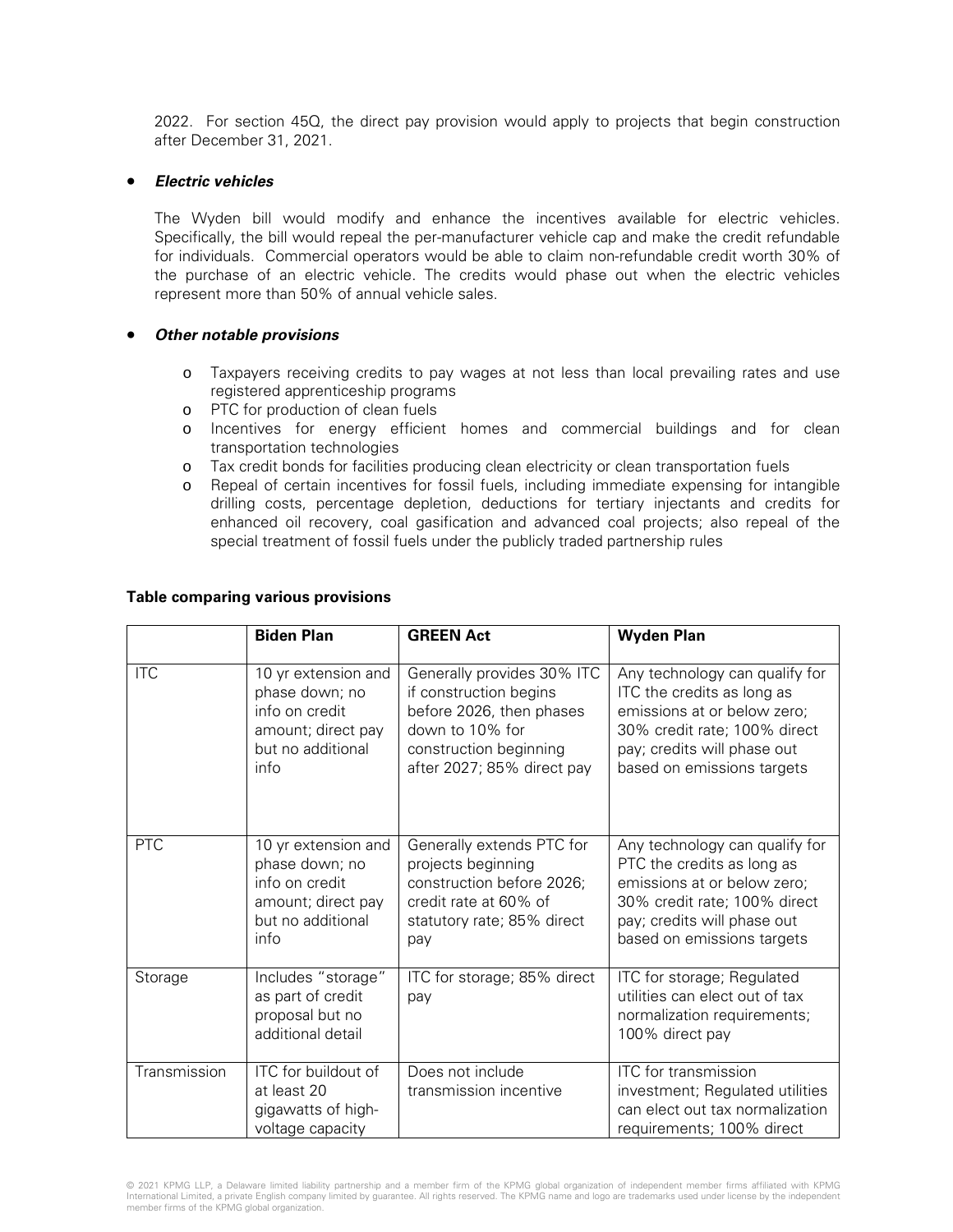|                          | power lines                                                            |                                                                                                                                   | pay                                                                                                                                                                                                                                           |
|--------------------------|------------------------------------------------------------------------|-----------------------------------------------------------------------------------------------------------------------------------|-----------------------------------------------------------------------------------------------------------------------------------------------------------------------------------------------------------------------------------------------|
| Carbon<br>capture        | "Reform and<br>expand" the 45Q<br>tax credit; add<br>direct pay        | Extend 45Q for projects on<br>which construction begins<br>before 2027; 85% direct<br>pay                                         | Section 45Q tax credit would<br>be extended until the power<br>and industrial sectors meet<br>emissions goals; EOR no<br>longer eligible; higher credit<br>for direct air capture; modified<br>minimum capture thresholds;<br>100% direct pay |
| Electric<br>vehicles     | Provide "tax<br>incentives" to buy<br>American made<br>EV <sub>s</sub> | Modifies current law<br>credits by increasing phase<br>out limits; creates new<br>credits for used and large<br>electric vehicles | Makes credit refundable for<br>individuals; commercial<br>operators can claim 30% non-<br>refundable credit; credits<br>phase out when EVs<br>represent more than 50% of<br>annual vehicle sales                                              |
| Manufacturing            | Extend 48C                                                             | Extend 48C                                                                                                                        | No incentive for<br>manufacturing                                                                                                                                                                                                             |
| Fossil Fuel<br>Subsidies | "Eliminate tax<br>preferences for<br>fossil fuels"                     | No provisions related to<br>fossil fuels                                                                                          | Repeal fossil fuel preferences                                                                                                                                                                                                                |

#### **KPMG observation**

The common thread between the various proposals is the continued incentivization of clean energy development through the tax code. The tax credit regime has proven successful at encouraging new investment and the rules and the industry have evolved together. While the Biden Administration plan and the GREEN Act would mostly extend and enhance the existing tax credits, the Wyden bill although still tax incentive-based—presents a departure of sorts.

Another common policy is the move toward making the tax credits refundable through a direct pay mechanism. It remains to be seen if and how refundability makes its way into law. Various justifications for direct pay include the limited tax liability of investors and the base erosion anti-abuse (BEAT) limitations on tax credits, but query whether potential higher tax rates and/or BEAT repeal make direct pay seem less necessary?

Finally, it will be interesting to monitor the development of some of the non-tax aspects of these proposals. Specifically will the inclusion of an EECES and strong labor standards become part of the ultimate package and, if so, how could that shape development going forward?

In terms of next steps, the Treasury Department will soon release a "Green Book" that will describe in more detail many of the proposals in the Biden plan. With that additional detail, larger negotiations will determine how the energy and tax portions of the ultimate legislative package take shape. The process is likely to be complicated and, of course, priorities could change during this time. That said, particularly in light of President Biden's recent commitment to reduce emissions by approximately half by 2030, the emphasis on clean energy is unlikely to subside.

For more information, contact a KPMG tax professional: